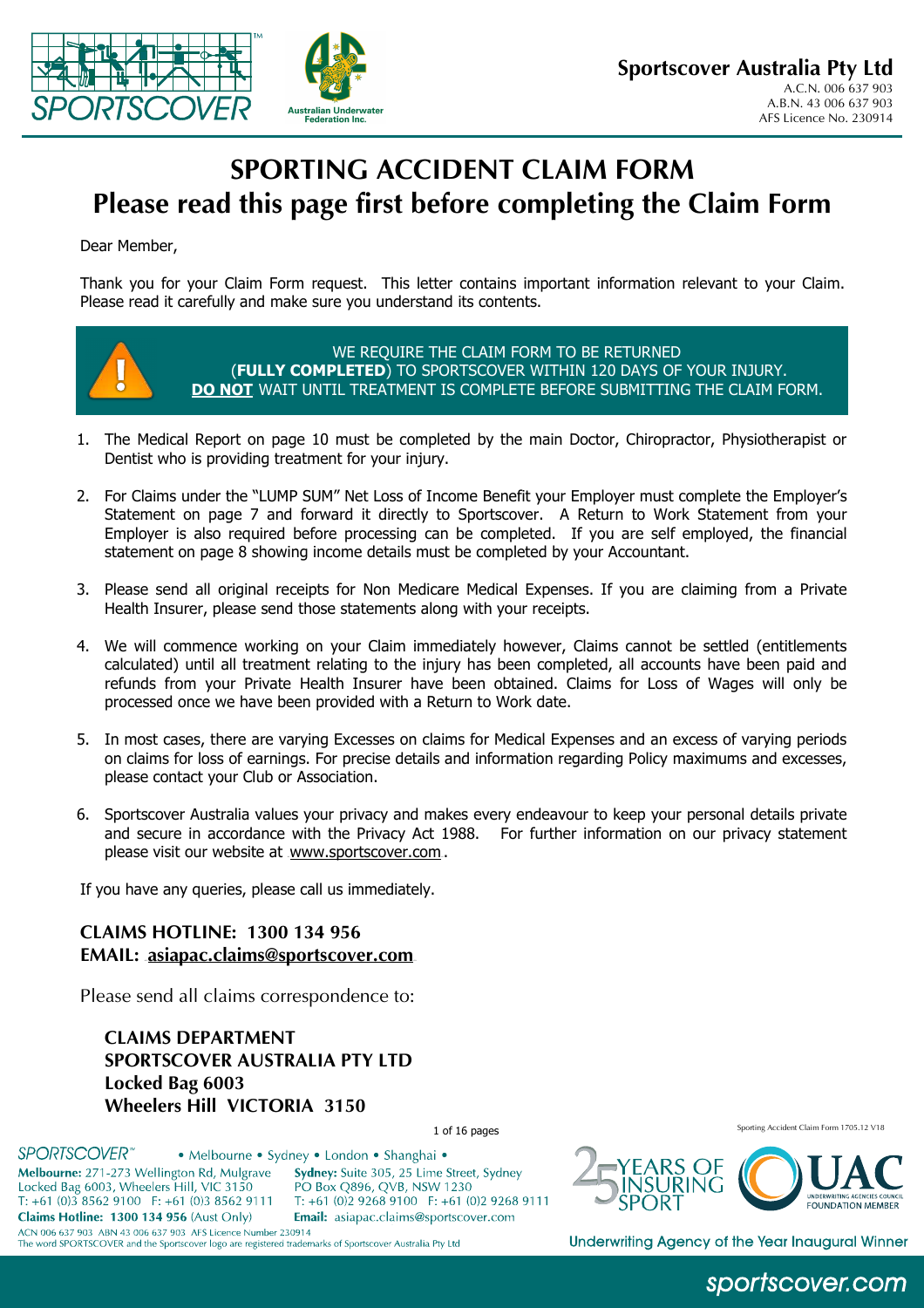



# **Claim Form**

#### **PLEASE USE BLOCK LETTERS | ALL SECTIONS MUST BE COMPLETED**



**BEFORE YOU COMMENCE FILLING IN THIS FORM, PLEASE MAKE SURE YOU HAVE READ AND FULLY UNDERSTOOD THE DIALOGUE ON THE FRONT OF THE CLAIM FORM AS IT CONTAINS IMPORTANT INFORMATION RELATING TO YOUR CLAIM. IF YOU HAVE ANY QUESTIONS AT ALL ABOUT ITS CONTENTS OR MEANING, PLEASE CONTACT YOUR NEAREST SPORTSCOVER OFFICE**.

### **PART 1 – CONTACT / CLAIMANT DETAILS**

| Name of Claimant      |                                                                                                                                                                                                                                                                                                                                                                                                                                                                                                                                                                                     |                                          |                                                                                                                      |               |
|-----------------------|-------------------------------------------------------------------------------------------------------------------------------------------------------------------------------------------------------------------------------------------------------------------------------------------------------------------------------------------------------------------------------------------------------------------------------------------------------------------------------------------------------------------------------------------------------------------------------------|------------------------------------------|----------------------------------------------------------------------------------------------------------------------|---------------|
|                       | Surname                                                                                                                                                                                                                                                                                                                                                                                                                                                                                                                                                                             |                                          | <b>Given Names</b>                                                                                                   |               |
| Date of Birth         | $\begin{array}{ccc} \begin{array}{ccc} \end{array} & \begin{array}{ccc} \end{array} & \begin{array}{ccc} \end{array} & \begin{array}{ccc} \end{array} & \begin{array}{ccc} \end{array} & \begin{array}{ccc} \end{array} & \begin{array}{ccc} \end{array} & \begin{array}{ccc} \end{array} & \begin{array}{ccc} \end{array} & \begin{array}{ccc} \end{array} & \begin{array}{ccc} \end{array} & \begin{array}{ccc} \end{array} & \begin{array}{ccc} \end{array} & \begin{array}{ccc} \end{array} & \begin{array}{ccc} \end{array} & \begin{array}{ccc} \end{array} & \begin{array}{$ | Sex                                      | Male                                                                                                                 | <b>Female</b> |
| Occupation            |                                                                                                                                                                                                                                                                                                                                                                                                                                                                                                                                                                                     |                                          |                                                                                                                      |               |
| Home Address          |                                                                                                                                                                                                                                                                                                                                                                                                                                                                                                                                                                                     |                                          |                                                                                                                      |               |
|                       | <u>State</u> State State State State State State State State State State State State State State State State State State State State State State State State State State State State State State State State State State State Stat                                                                                                                                                                                                                                                                                                                                                 |                                          | Post Code                                                                                                            |               |
|                       |                                                                                                                                                                                                                                                                                                                                                                                                                                                                                                                                                                                     |                                          |                                                                                                                      |               |
|                       |                                                                                                                                                                                                                                                                                                                                                                                                                                                                                                                                                                                     |                                          | State <u>Code</u> Post Code                                                                                          |               |
|                       |                                                                                                                                                                                                                                                                                                                                                                                                                                                                                                                                                                                     |                                          |                                                                                                                      |               |
| Mobile                | <u> 1980 - Johann Barn, mars ann an t-Amhainn an t-Amhainn an t-Amhainn an t-Amhainn an t-Amhainn an t-Amhainn an</u>                                                                                                                                                                                                                                                                                                                                                                                                                                                               | Email                                    | <u> 1980 - Jan Samuel Barbara, margaret e populari e populari e populari e populari e populari e populari e popu</u> |               |
|                       | Australian Permanent Resident<br>Yes<br><b>No</b>                                                                                                                                                                                                                                                                                                                                                                                                                                                                                                                                   | <b>Other</b> (if other, please specify): |                                                                                                                      |               |
| Sport                 |                                                                                                                                                                                                                                                                                                                                                                                                                                                                                                                                                                                     |                                          |                                                                                                                      |               |
| Team/Club             | <u> 1989 - Johann Barbara, martxa alemaniar argametria (h. 1989).</u>                                                                                                                                                                                                                                                                                                                                                                                                                                                                                                               |                                          |                                                                                                                      |               |
| Association (in full) | the control of the control of the control of the control of the control of the control of the control of the control of the control of the control of the control of the control of the control of the control of the control                                                                                                                                                                                                                                                                                                                                                       |                                          |                                                                                                                      |               |
| (a)<br>1.             | Please give a full description of the circumstances of the accident which led to the injury.                                                                                                                                                                                                                                                                                                                                                                                                                                                                                        |                                          |                                                                                                                      |               |
|                       |                                                                                                                                                                                                                                                                                                                                                                                                                                                                                                                                                                                     |                                          |                                                                                                                      |               |
|                       |                                                                                                                                                                                                                                                                                                                                                                                                                                                                                                                                                                                     |                                          |                                                                                                                      |               |
|                       |                                                                                                                                                                                                                                                                                                                                                                                                                                                                                                                                                                                     |                                          |                                                                                                                      |               |
| (b)                   | Please provide a copy of the teamsheet/scoresheet where the details of the accident have been recorded                                                                                                                                                                                                                                                                                                                                                                                                                                                                              |                                          |                                                                                                                      |               |
| (c)                   | When did the injury occur?                                                                                                                                                                                                                                                                                                                                                                                                                                                                                                                                                          | Date / / Time am/pm                      |                                                                                                                      |               |
| (d)                   | Please provide the address of where the injury occurred                                                                                                                                                                                                                                                                                                                                                                                                                                                                                                                             |                                          |                                                                                                                      |               |
|                       |                                                                                                                                                                                                                                                                                                                                                                                                                                                                                                                                                                                     |                                          | Post Code                                                                                                            |               |
| (e)                   | At the time of the injury, were you:                                                                                                                                                                                                                                                                                                                                                                                                                                                                                                                                                |                                          |                                                                                                                      |               |
|                       | Playing                                                                                                                                                                                                                                                                                                                                                                                                                                                                                                                                                                             | Training                                 | Social Game/Match                                                                                                    |               |
|                       | Pre Season Playing                                                                                                                                                                                                                                                                                                                                                                                                                                                                                                                                                                  | Pre Season Training                      | Officiating                                                                                                          |               |
|                       | Other                                                                                                                                                                                                                                                                                                                                                                                                                                                                                                                                                                               |                                          |                                                                                                                      |               |
|                       | If "Other", please provide details                                                                                                                                                                                                                                                                                                                                                                                                                                                                                                                                                  |                                          |                                                                                                                      |               |
|                       |                                                                                                                                                                                                                                                                                                                                                                                                                                                                                                                                                                                     |                                          |                                                                                                                      |               |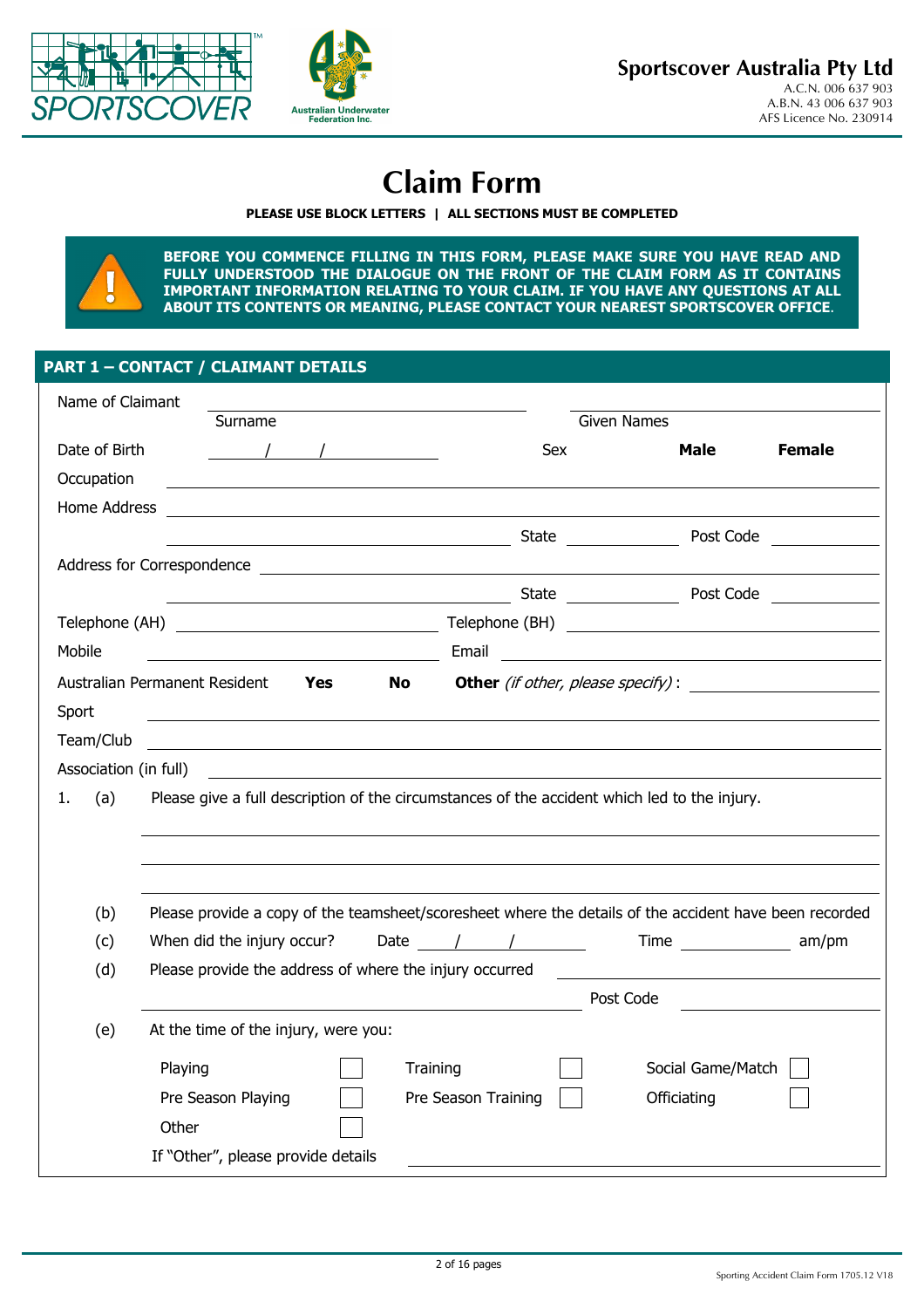



|    |     | PART 1 - CONTACT / CLAIMANT DETAILS - continued             |                       |            |              |                |
|----|-----|-------------------------------------------------------------|-----------------------|------------|--------------|----------------|
|    | (f) | On what surface were you participating?                     |                       |            |              |                |
|    |     | Grass                                                       | Synthetic Surface     |            | Wooden Floor |                |
|    |     | Gravel                                                      | Concrete/Bitumen      |            | Other        |                |
|    |     | If "Other", please provide details                          |                       |            |              |                |
|    | (g) | What was the condition of the surface?                      |                       |            |              |                |
|    |     | Normal                                                      | Hard                  |            | Wet          |                |
|    |     | Muddy                                                       | Other                 |            |              |                |
|    |     | If "Other", please provide details                          |                       |            |              |                |
|    | (h) | What were the weather conditions at the time of injury?     |                       |            |              |                |
|    |     | Fine                                                        | Light Rain            |            | Heavy Rain   |                |
|    |     | Other                                                       |                       |            |              |                |
|    |     | If "Other", please provide details                          |                       |            |              |                |
|    | (i) | What were the temperature conditions at the time of injury? |                       |            |              |                |
|    |     | Very Hot                                                    | Hot                   |            | Hot & Humid  |                |
|    |     | Mild                                                        | Cold                  |            | Very Cold    |                |
|    |     | Other                                                       |                       |            | Cold         |                |
|    |     | If "Other", please provide details                          |                       |            |              |                |
|    | (j) | What activity lead to the injury?                           |                       |            |              |                |
|    |     | Landing                                                     | Jumping               |            | Twist/Turn   |                |
|    |     | Side Stepping                                               | Starting              |            | Stopping     |                |
|    |     | Running                                                     | Kicking               |            | Tackle       |                |
|    |     | Impact by Object                                            | Collision with Player |            | Other        |                |
|    |     | If "Other", please provide details                          |                       |            |              |                |
|    | (k) | Was a sports trainer present at the game?                   |                       | <b>Yes</b> | No           | <b>Unknown</b> |
| 2. | (a) | What injuries did you receive?                              |                       |            |              |                |
|    |     |                                                             |                       |            |              |                |
|    | (b) | When did you first consult a practitioner for this injury?  |                       |            |              |                |
|    | (c) | Is treatment complete for this injury?                      |                       |            | <b>Yes</b>   | <b>No</b>      |
|    |     | (If No please notify us in writing as soon as it is.)       |                       |            |              |                |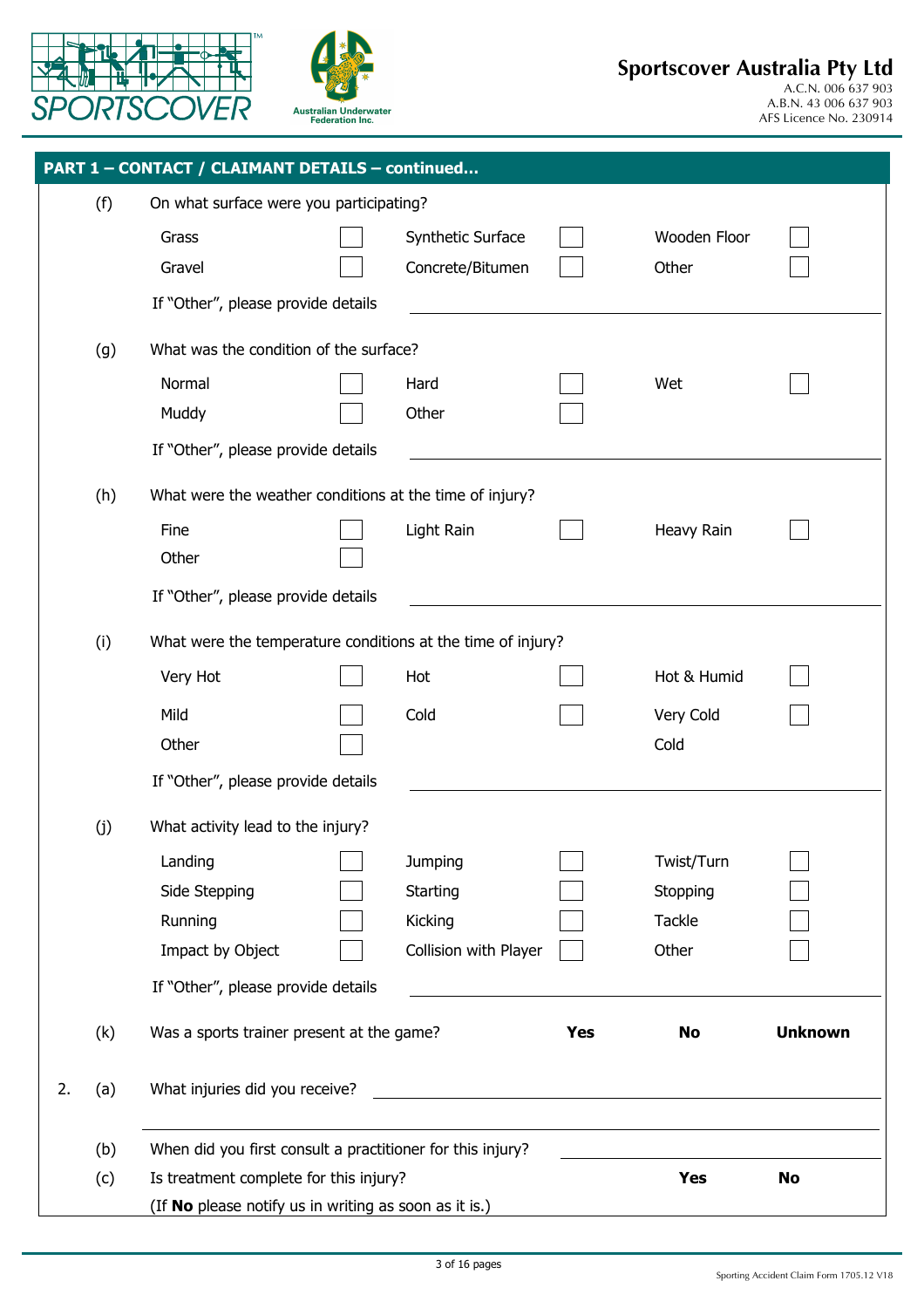



| Were you taken to hospital by Ambulance?                                                                                                      |            |           |                          |          |                               |         | <b>Yes</b> | <b>No</b> |
|-----------------------------------------------------------------------------------------------------------------------------------------------|------------|-----------|--------------------------|----------|-------------------------------|---------|------------|-----------|
| Were you admitted to Hospital?                                                                                                                |            |           |                          |          |                               |         | <b>Yes</b> | No        |
| If Yes Date<br>from                                                                                                                           | $\prime$   |           | to                       | $\prime$ | $\prime$                      |         |            |           |
| Name of Hospital                                                                                                                              |            |           |                          |          |                               |         |            |           |
| Address                                                                                                                                       |            |           |                          |          |                               |         |            |           |
| Post Code                                                                                                                                     |            |           |                          |          |                               |         |            |           |
| In Patient<br><b>Out Patient</b>                                                                                                              |            |           | Name of Attending Doctor |          |                               |         |            |           |
| Are you now, or have you ever been, subject to or affected by other Injury or Disease,<br>Deformity, Defect of Senses, Infirmity or Weakness? |            |           |                          |          |                               |         | Yes        | No        |
| If Yes, please give details                                                                                                                   |            |           |                          |          |                               |         |            |           |
| Have you ever lodged a personal accident claim before                                                                                         |            |           |                          |          |                               |         | Yes        | <b>No</b> |
| If Yes, please give details                                                                                                                   |            |           |                          |          |                               |         |            |           |
|                                                                                                                                               |            |           |                          |          |                               |         |            |           |
| Are you a member of a Private Health Insurance Fund?<br>(a)                                                                                   |            |           |                          |          |                               |         | <b>Yes</b> | <b>No</b> |
| If Yes, please give details                                                                                                                   |            |           |                          |          |                               |         |            |           |
| Fund Name                                                                                                                                     |            |           |                          |          | Member Number                 |         |            |           |
| (b)<br>If Yes, are you entitled to claim for any of the following benefits?                                                                   |            |           |                          |          |                               |         | <b>Yes</b> | <b>No</b> |
| Private Hospital                                                                                                                              |            |           | Physiotherapy            |          |                               | Dental  |            |           |
| Chiropractic                                                                                                                                  |            |           | Ambulance                |          |                               | Massage |            |           |
| Other ancillary services. Please give details                                                                                                 |            |           |                          |          |                               |         |            |           |
| If you intend making a loss of wages claim, are you making or entitled to make a claim in respect of this injury<br>for any of the following? |            |           |                          |          |                               |         |            |           |
| <b>Sick Leave</b>                                                                                                                             | Yes        | <b>No</b> |                          |          | <b>Workers Compensation</b>   |         | Yes        | No        |
| <b>Motor Government Benefits</b>                                                                                                              | Yes        | No        |                          |          | Superannuation Life Insurance |         | Yes        | No        |
| Income Protection (for example: Personal or via Superannuation Fund)                                                                          |            |           |                          |          |                               |         | Yes        | No        |
| <b>Centrelink Sickness</b>                                                                                                                    | <b>Yes</b> | <b>No</b> |                          |          |                               |         |            |           |
| If Yes, please give details                                                                                                                   |            |           |                          |          |                               |         |            |           |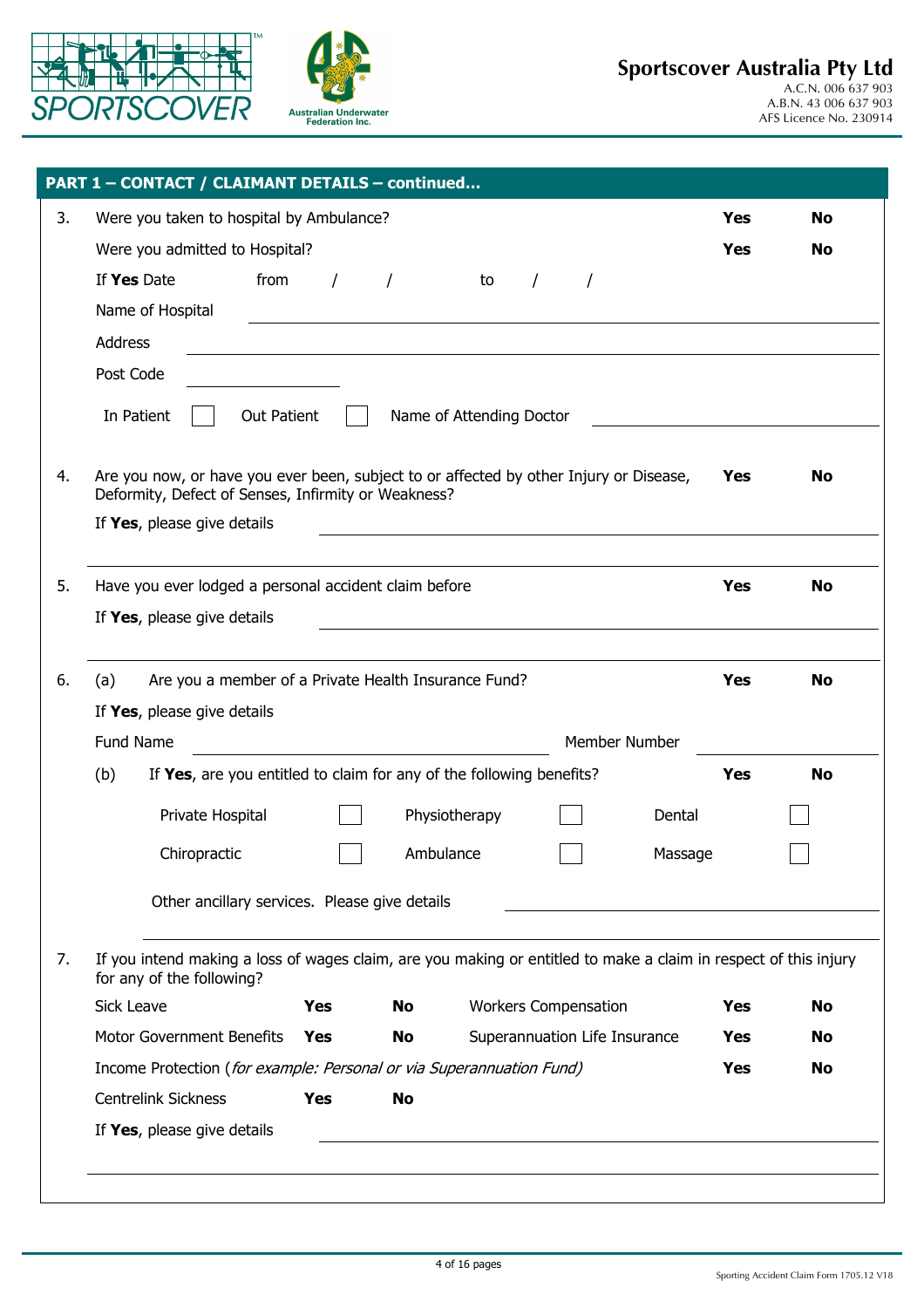



#### **PLEASE NOTE**

**Original receipts and all statements** of any benefit received from any source must be sent to Sportscover as soon as possible. Failure to do so will result in Settlement Delays. Please also remember to **inform us in writing when your treatment is complete**. This will also reduce delays in settlement of your claim.

### **PART 2 – SETTLEMENT DETAILS**

NOTE: For your convenience please complete the direct bank deposit information below. This will provide you with immediate access to the funds as there are no postal or cheque clearance delays.

Mail cheque  $\Box$  Direct bank deposit (*if bank deposit, please give details below)* 

| <b>BANK NAME</b><br><b>BENEFICIARY NAME</b> |                  |
|---------------------------------------------|------------------|
| <b>BSB NUMBER</b>                           | minimum 6 digits |
| <b>ACCOUNT NUMBER</b>                       | maximum 9 digits |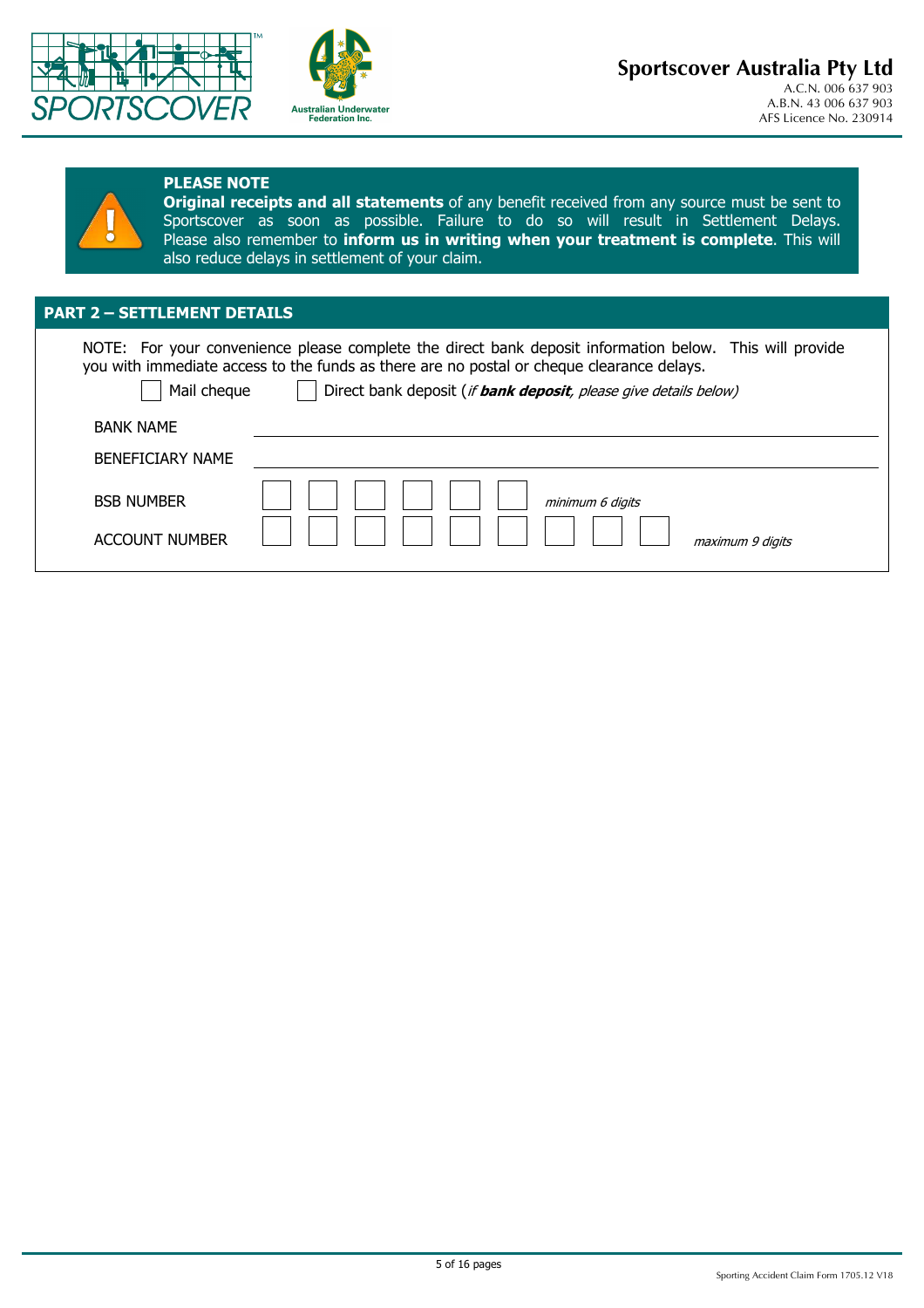



### **PART 3 – DECLARATION AND AUTHORISATION BY INJURED PERSON**

**Name** 

Surname Given Names

I hereby authorise any hospital, physician, medical practitioner, medical specialist or any other person who has attended me and/or any employer of mine, past or present, to furnish Sportscover Australia Pty Ltd (SCA) and/or its representatives with any and all information with respect to any sickness or injury, medical history, consultations, prescriptions or treatment, copies of all hospital or medical records and copies of all records of employers including verification of my earnings.

I acknowledge that any personal information that I have or will provide to Sportscover Australia Pty Ltd (SCA) is necessary for and will be used in the processing, assessing, investigation or review of this claim. I hereby authorise SCA and/or its representatives and consent to SCA and/or its representatives and/or its authorised agent to disclose my personal information to or receive it from an investigator, assessor, surveyor, accountant, supplier, health service provider, appointed/authorised broker, account broker and/or broker of the entity/body corporate/organisation insured (Insured), State or Federal Authority, lawyer, another insurer or reinsurer (local or overseas), reinsurance broker, witness or another party to the claim. I will be provided with the opportunity to access my personal information (some restrictions and costs may apply). In respect of any complaint I may have regarding my personal information, I can contact the SCA Privacy Officer.

I agree that a photocopy/scanned copy of this authorisation shall be considered as effective and valid as the original.

I do solemnly and sincerely declare that the foregoing particulars are true and correct in every detail.

| Signature | Date |  |
|-----------|------|--|
|           |      |  |
|           |      |  |
|           |      |  |
|           |      |  |

**WARNING: Persons found to have lodged a fraudulent claim are liable for prosecution.**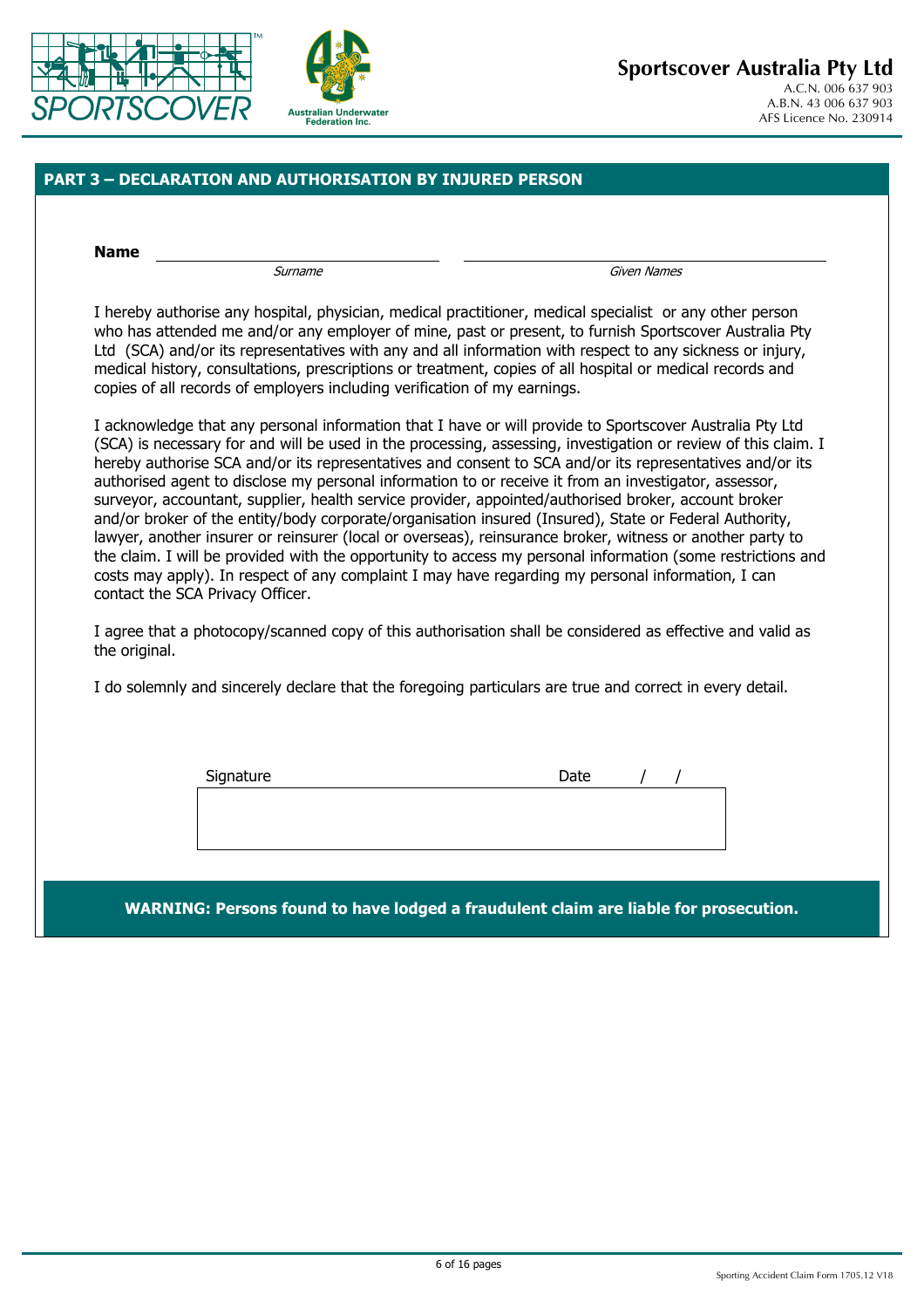



| Surname<br><b>Given Names</b><br>Address<br><u> 1989 - Johann Stein, fransk politik (f. 1989)</u><br>Please give a full description of the accident giving a rise to the claimant's injury, as you saw it:<br>Signature of Witness<br>Date<br>Name<br>Surname<br>Given Names<br><u> 1989 - Andrea Station Barbara, amerikan per</u><br>(b) Address<br><u> 1989 - Johann Barn, mars ann an t-Amhain Aonaichte ann an t-Aonaichte ann an t-Aonaichte ann an t-Aonaichte a</u> | (a) | Name |  |  |
|-----------------------------------------------------------------------------------------------------------------------------------------------------------------------------------------------------------------------------------------------------------------------------------------------------------------------------------------------------------------------------------------------------------------------------------------------------------------------------|-----|------|--|--|
|                                                                                                                                                                                                                                                                                                                                                                                                                                                                             |     |      |  |  |
|                                                                                                                                                                                                                                                                                                                                                                                                                                                                             | (b) |      |  |  |
|                                                                                                                                                                                                                                                                                                                                                                                                                                                                             |     |      |  |  |
|                                                                                                                                                                                                                                                                                                                                                                                                                                                                             | (c) |      |  |  |
|                                                                                                                                                                                                                                                                                                                                                                                                                                                                             | (d) |      |  |  |
|                                                                                                                                                                                                                                                                                                                                                                                                                                                                             |     |      |  |  |
|                                                                                                                                                                                                                                                                                                                                                                                                                                                                             |     |      |  |  |
|                                                                                                                                                                                                                                                                                                                                                                                                                                                                             |     |      |  |  |
|                                                                                                                                                                                                                                                                                                                                                                                                                                                                             |     |      |  |  |
|                                                                                                                                                                                                                                                                                                                                                                                                                                                                             |     |      |  |  |
|                                                                                                                                                                                                                                                                                                                                                                                                                                                                             |     |      |  |  |
|                                                                                                                                                                                                                                                                                                                                                                                                                                                                             |     |      |  |  |
|                                                                                                                                                                                                                                                                                                                                                                                                                                                                             |     |      |  |  |
|                                                                                                                                                                                                                                                                                                                                                                                                                                                                             |     |      |  |  |
|                                                                                                                                                                                                                                                                                                                                                                                                                                                                             | (a) |      |  |  |
|                                                                                                                                                                                                                                                                                                                                                                                                                                                                             |     |      |  |  |
|                                                                                                                                                                                                                                                                                                                                                                                                                                                                             |     |      |  |  |
| Telephone (AH) Telephone (BH) Telephone (BH)                                                                                                                                                                                                                                                                                                                                                                                                                                | (c) |      |  |  |
| Please give a full description of the accident giving a rise to the claimant's injury, as you saw it:                                                                                                                                                                                                                                                                                                                                                                       | (d) |      |  |  |
|                                                                                                                                                                                                                                                                                                                                                                                                                                                                             |     |      |  |  |
|                                                                                                                                                                                                                                                                                                                                                                                                                                                                             |     |      |  |  |
|                                                                                                                                                                                                                                                                                                                                                                                                                                                                             |     |      |  |  |
|                                                                                                                                                                                                                                                                                                                                                                                                                                                                             |     |      |  |  |
|                                                                                                                                                                                                                                                                                                                                                                                                                                                                             |     |      |  |  |
|                                                                                                                                                                                                                                                                                                                                                                                                                                                                             |     |      |  |  |
| Date                                                                                                                                                                                                                                                                                                                                                                                                                                                                        |     |      |  |  |
| Signature of Witness                                                                                                                                                                                                                                                                                                                                                                                                                                                        |     |      |  |  |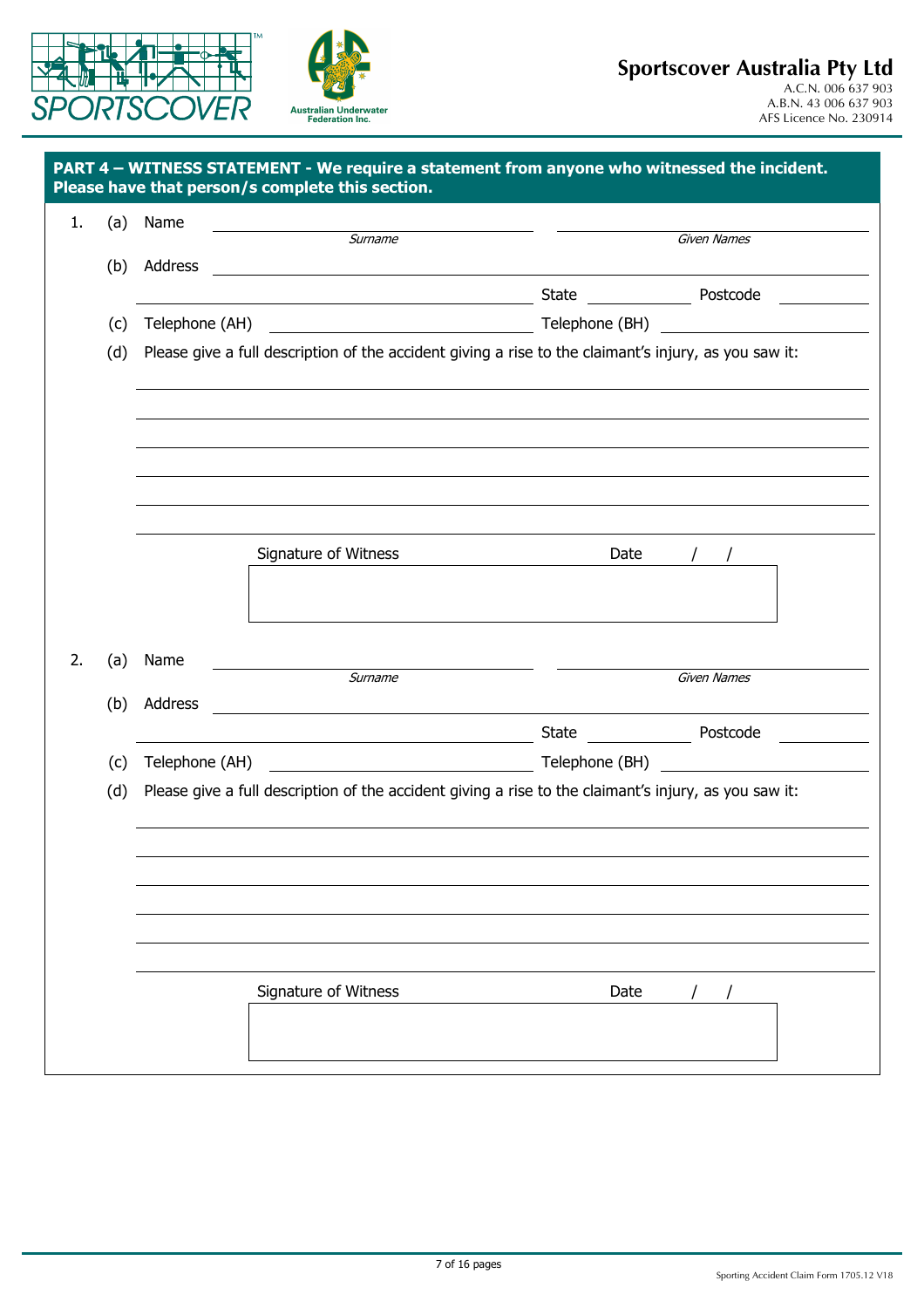



| <b>PLEASE NOTE:</b><br>$\bullet$<br>week at the date of injury. | A claim cannot be made unless the claimant was gainfully employed and working at least 20 hours a                                                                                                                                                                                                                                                                                    |          |
|-----------------------------------------------------------------|--------------------------------------------------------------------------------------------------------------------------------------------------------------------------------------------------------------------------------------------------------------------------------------------------------------------------------------------------------------------------------------|----------|
| $\bullet$<br>Policy.                                            | The Claimant must be continuously and totally disabled for more then the excess period noted in the                                                                                                                                                                                                                                                                                  |          |
| Current Employer's Name                                         | <u> 1989 - Johann Stoff, deutscher Stoffen und der Stoffen und der Stoffen und der Stoffen und der Stoffen und der</u>                                                                                                                                                                                                                                                               |          |
| <b>Current Employer's Address</b>                               | <u> 1989 - Johann Stoff, deutscher Stoffen und der Stoffen und der Stoffen und der Stoffen und der Stoffen und der</u>                                                                                                                                                                                                                                                               |          |
|                                                                 | State ________________________<br><u> 2000 - Andrea Andrew Maria (h. 1878).</u>                                                                                                                                                                                                                                                                                                      | Postcode |
| <b>Contact Name</b>                                             |                                                                                                                                                                                                                                                                                                                                                                                      |          |
| Telephone (AH)                                                  | $\overline{C}$ $\overline{C}$ $\overline{C}$ $\overline{C}$ $\overline{C}$ $\overline{C}$ $\overline{C}$ $\overline{C}$ $\overline{C}$ $\overline{C}$ $\overline{C}$ $\overline{C}$ $\overline{C}$ $\overline{C}$ $\overline{C}$ $\overline{C}$ $\overline{C}$ $\overline{C}$ $\overline{C}$ $\overline{C}$ $\overline{C}$ $\overline{C}$ $\overline{C}$ $\overline{C}$ $\overline{$ |          |
|                                                                 | At the time of the accident were you (please select as appropriate)                                                                                                                                                                                                                                                                                                                  |          |
|                                                                 |                                                                                                                                                                                                                                                                                                                                                                                      |          |
|                                                                 |                                                                                                                                                                                                                                                                                                                                                                                      |          |
|                                                                 |                                                                                                                                                                                                                                                                                                                                                                                      |          |
|                                                                 |                                                                                                                                                                                                                                                                                                                                                                                      |          |

It is a requirement of the Australian Tax Office (ATO) that insurers withhold PAYG tax when you are claiming loss of income. Can you please complete and return the attached Tax File Number (TFN) Declaration. This is important so that we can calculate the correct amount of withholding tax. Non-receipt of a TFN will result in tax being withheld from the payment at the top marginal rate currently (49%).

If you hold an ABN, you are not required to complete and return the Tax File Number Declaration (TFN). However, you will need to provide us with your ABN details. This may apply to the self-employed or people who are involved in businesses.

Please contact our office should have any queries.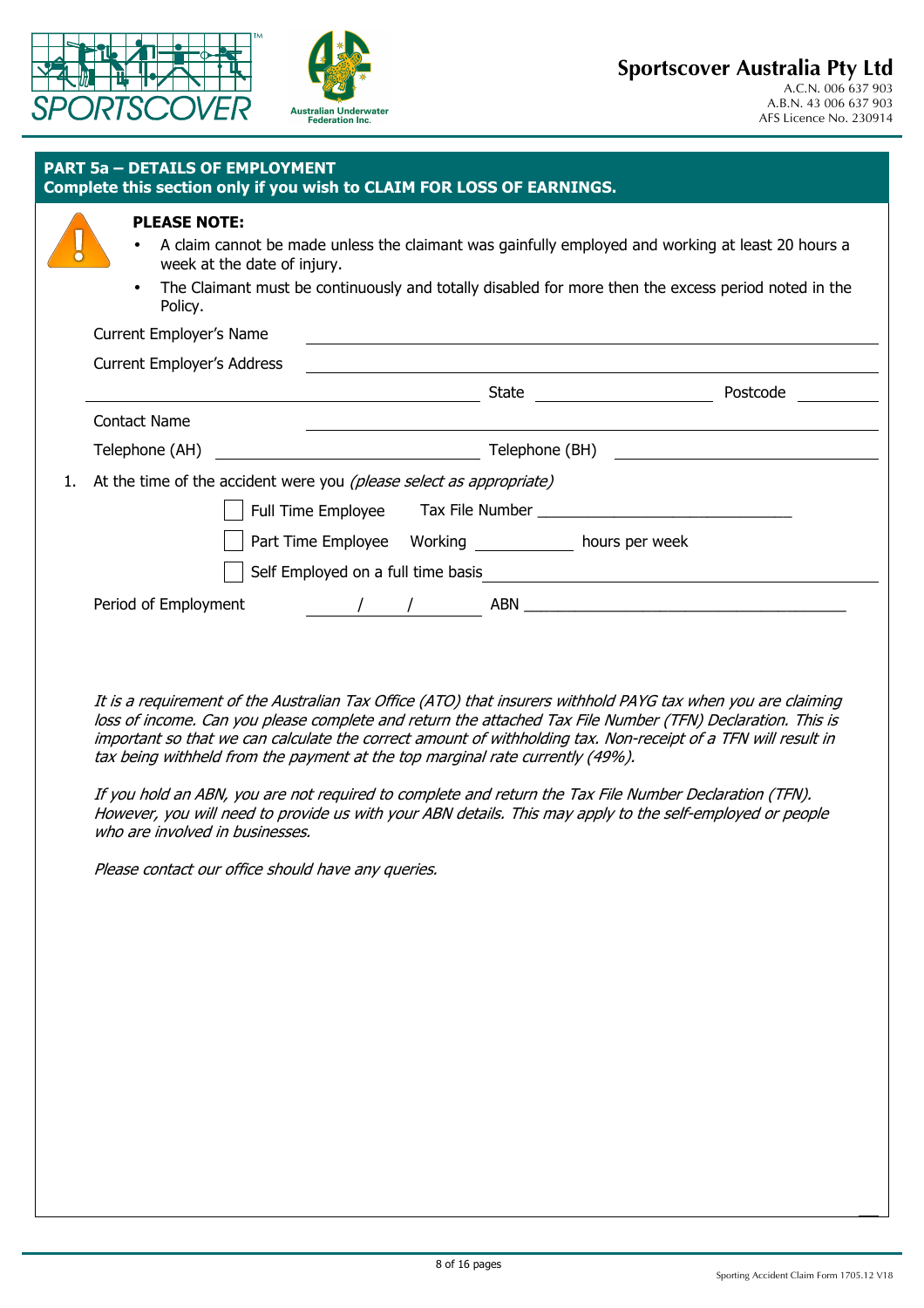|    |     | <b>Australian Underwater</b><br><b>Federation Inc.</b>                                       |           |                           |               |                                                       | <b>Sportscover Australia Pty Ltd</b><br>A.C.N. 006 637 903<br>A.B.N. 43 006 637 903<br>AFS Licence No. 230914 |
|----|-----|----------------------------------------------------------------------------------------------|-----------|---------------------------|---------------|-------------------------------------------------------|---------------------------------------------------------------------------------------------------------------|
| 2. |     | What is your Occupation/Position?                                                            |           |                           |               |                                                       |                                                                                                               |
| 3. |     | What are your Gross Earnings per annum from this<br>employer?                                |           |                           |               |                                                       |                                                                                                               |
| 4. |     | When did you cease work as a result of your injury?                                          |           |                           |               |                                                       |                                                                                                               |
| 5. |     | Have you returned to work?<br><b>Yes</b>                                                     | <b>No</b> |                           | If Yes, when? |                                                       |                                                                                                               |
| 6. |     | Please give details of your entitlements (if any) to each of the following benefits:         |           |                           |               |                                                       |                                                                                                               |
|    |     |                                                                                              |           | <b>Number</b><br>of Weeks |               | <b>Weekly</b><br><b>Amount</b>                        | <b>Total</b><br><b>Entitlement</b>                                                                            |
|    | (a) | Sick pay from your employer                                                                  |           |                           | @             |                                                       | $=$                                                                                                           |
|    | (b) | Other insurance benefits including<br><b>Personal Accident Policies</b>                      |           |                           | ⊚             |                                                       |                                                                                                               |
|    | (c) | Centrelink                                                                                   |           |                           | ⊚             |                                                       | $=$                                                                                                           |
|    | (d) | Other salary, wages, income or pay<br>of any nature whatsoever being:                        |           |                           | $^\copyright$ |                                                       |                                                                                                               |
|    |     | If other sources,<br>please describe briefly.                                                |           |                           |               |                                                       |                                                                                                               |
|    |     |                                                                                              |           |                           |               | <b>Total Entitlements</b><br>$=$                      |                                                                                                               |
| 7. |     | What was your income from all sources in the twelve<br>months period prior to your accident? |           |                           |               | <b>Total Annual Income</b><br>from all sources<br>$=$ |                                                                                                               |
|    |     |                                                                                              |           |                           |               |                                                       |                                                                                                               |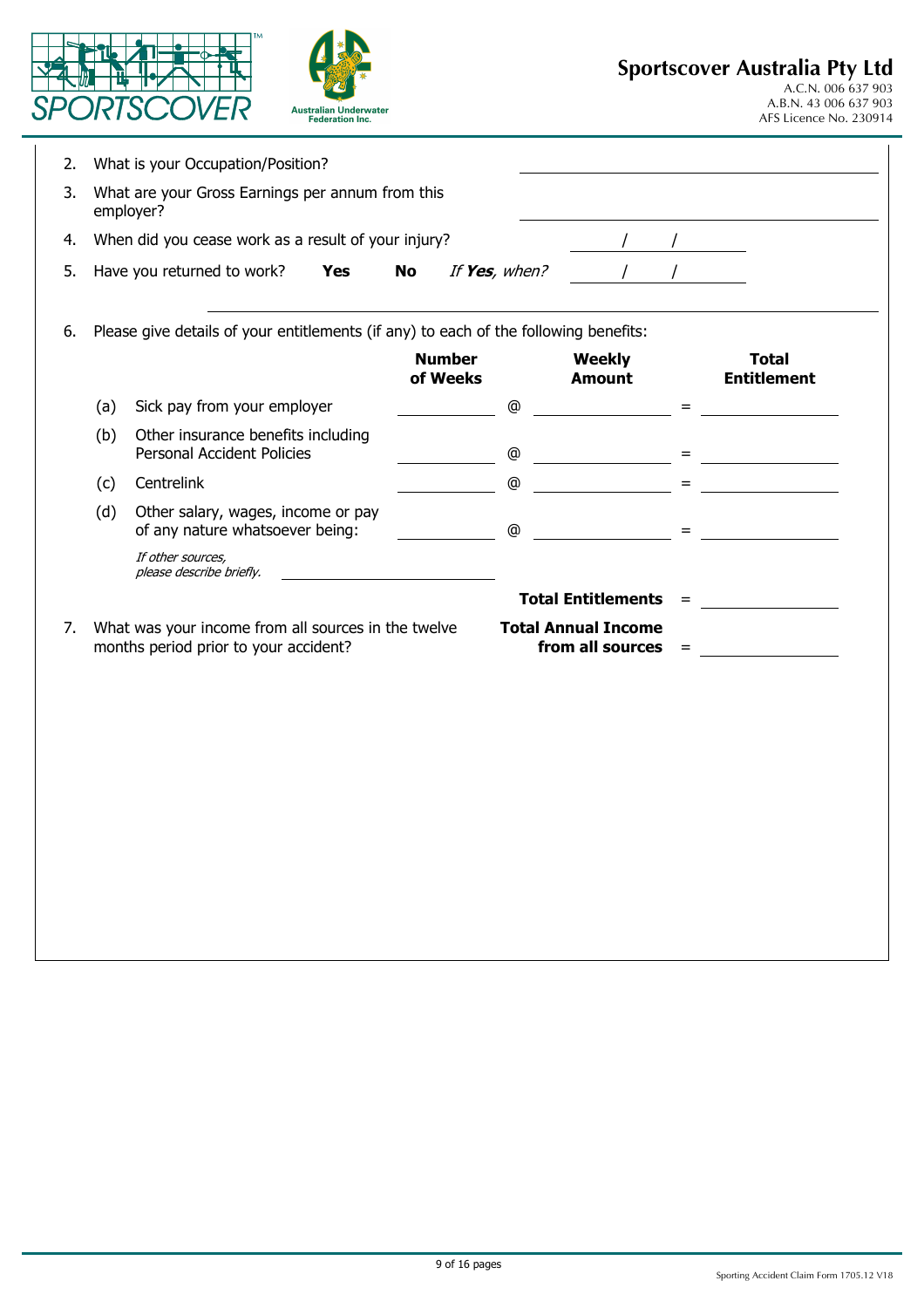



| PART 5a – DETAILS OF EMPLOYMENT – continued \ |  |
|-----------------------------------------------|--|
|-----------------------------------------------|--|

| 8. |     | prior to your accident?                                                                          | Have you worked at more than one place of employment within the twelve month period<br>Yes |          |  |  |  |  |
|----|-----|--------------------------------------------------------------------------------------------------|--------------------------------------------------------------------------------------------|----------|--|--|--|--|
|    |     | If Yes, please provide details below showing full names and addresses - no abbreviations.        |                                                                                            |          |  |  |  |  |
|    | (a) | <b>Former Employer</b>                                                                           |                                                                                            |          |  |  |  |  |
|    |     | Contact                                                                                          | Telephone (BH)                                                                             |          |  |  |  |  |
|    |     | Address                                                                                          |                                                                                            |          |  |  |  |  |
|    |     | State                                                                                            |                                                                                            | Postcode |  |  |  |  |
|    |     | Occupation / Position                                                                            |                                                                                            |          |  |  |  |  |
|    |     | Period of Employment<br>to                                                                       |                                                                                            |          |  |  |  |  |
|    |     | (Please list any additional former employers on a separate list. Leave blank if not applicable.) |                                                                                            |          |  |  |  |  |

**PART 5b – EMPLOYER'S STATEMENT - To be completed by Claimant's current Employer** 

| Ι<br>(Name)                                                                                                                                                                                                                                                       | <b>Manager</b> | Accountant<br>please select title | <b>Director</b> | <b>Partner</b> |
|-------------------------------------------------------------------------------------------------------------------------------------------------------------------------------------------------------------------------------------------------------------------|----------------|-----------------------------------|-----------------|----------------|
| οf                                                                                                                                                                                                                                                                |                |                                   |                 |                |
| <u> 1989 - Andrea Andrew Maria (b. 1989)</u><br>(Name of Company)                                                                                                                                                                                                 |                |                                   |                 |                |
| at<br><u> 1980 - Jan Samuel Barbara, martin di sebagai personal di sebagai personal di sebagai personal di sebagai per</u>                                                                                                                                        |                | State Postcode                    |                 |                |
| Thas been employed continuously by (Name of Employee) and The Continuously by the Continuously by<br>confirm that                                                                                                                                                 |                |                                   |                 |                |
|                                                                                                                                                                                                                                                                   |                |                                   |                 |                |
| this firm in the position of                                                                                                                                                                                                                                      |                | since                             |                 |                |
| His/Her gross earnings since the above date of employment (if less than 12 months ago) or for the past 12 months up<br>to the date of his/her injury as described on this claim form amounted to $\frac{1}{2}$                                                    |                |                                   |                 |                |
| At the $\frac{1}{\sqrt{2}}$ / $\frac{1}{\sqrt{2}}$ , the claimant was entitled to $\frac{1}{\sqrt{2}}$ sick days pay.<br>(Date of Injury)                                                                                                                         |                |                                   |                 |                |
| I confirm that the claimant was not entitled to receive, nor did receive any form of remuneration whatsoever from this<br>firm, his employer, in respect of his/her period of disablement commencing at the above-mentioned date of injury;<br>except as follows: |                |                                   |                 |                |
|                                                                                                                                                                                                                                                                   |                |                                   |                 |                |
| Signature                                                                                                                                                                                                                                                         |                | Date $/$ /                        |                 |                |
|                                                                                                                                                                                                                                                                   |                |                                   |                 |                |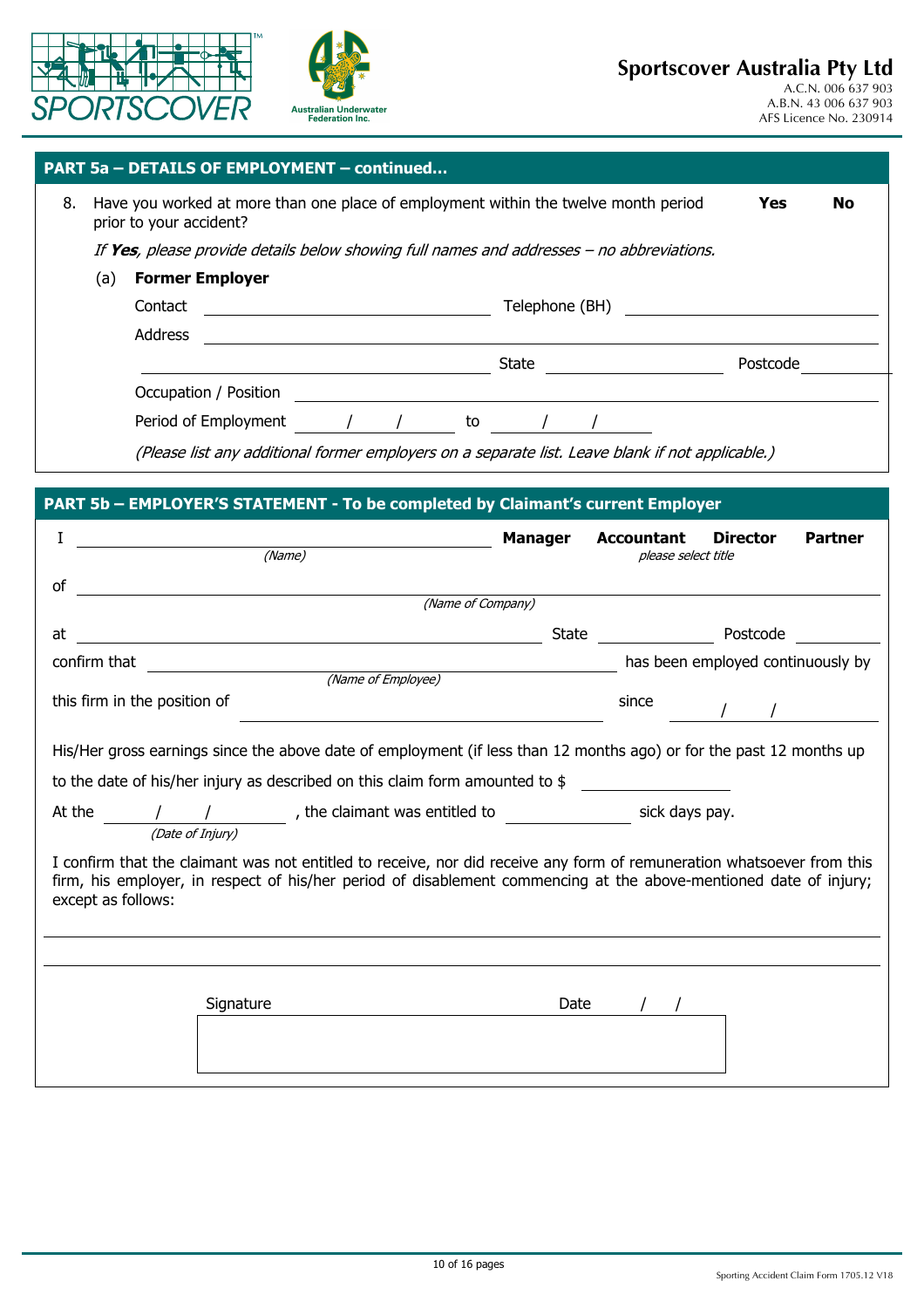



## **Sportscover Australia Pty Ltd**

#### **PART 5c – ACCOUNTANT'S STATEMENT**

| I                                                                                                                           |           | (Name)                                                                                                                                                                                                                                    | Manager | <b>Accountant</b>    | <b>Director</b>  | <b>Partner</b> |
|-----------------------------------------------------------------------------------------------------------------------------|-----------|-------------------------------------------------------------------------------------------------------------------------------------------------------------------------------------------------------------------------------------------|---------|----------------------|------------------|----------------|
|                                                                                                                             |           |                                                                                                                                                                                                                                           |         | please select title  |                  |                |
| οf<br><u> 1989 - Johann Harry Harry Harry Harry Harry Harry Harry Harry Harry Harry Harry Harry Harry Harry Harry Harry</u> |           |                                                                                                                                                                                                                                           |         |                      |                  |                |
|                                                                                                                             |           | (Name of Company)                                                                                                                                                                                                                         |         |                      |                  |                |
| at                                                                                                                          |           |                                                                                                                                                                                                                                           |         | State Postcode       |                  |                |
|                                                                                                                             |           | confirm that our firm acts as Accountants for __________________________________                                                                                                                                                          |         |                      |                  |                |
|                                                                                                                             |           |                                                                                                                                                                                                                                           |         | (The Claimant)       |                  |                |
| at                                                                                                                          |           | <u> 1980 - Jan Stein, amerikansk politiker (d. 1980)</u>                                                                                                                                                                                  |         | State <u>_______</u> | Postcode         |                |
|                                                                                                                             |           | and that his/her gross earnings (before tax but after expenses) for the 12 months period ending $\frac{1}{\sqrt{2}}$                                                                                                                      |         |                      |                  |                |
|                                                                                                                             |           |                                                                                                                                                                                                                                           |         |                      | (Date of Injury) |                |
|                                                                                                                             |           | Income protection <b>Yes</b> No If Yes, name of company <u>Incomes and the set of the set of the set of the set of the set of the set of the set of the set of the set of the set of the set of the set of the set of the set of the </u> |         |                      |                  |                |
|                                                                                                                             | Signature |                                                                                                                                                                                                                                           | Date    |                      |                  |                |
|                                                                                                                             |           |                                                                                                                                                                                                                                           |         |                      |                  |                |
|                                                                                                                             |           |                                                                                                                                                                                                                                           |         |                      |                  |                |
|                                                                                                                             |           |                                                                                                                                                                                                                                           |         |                      |                  |                |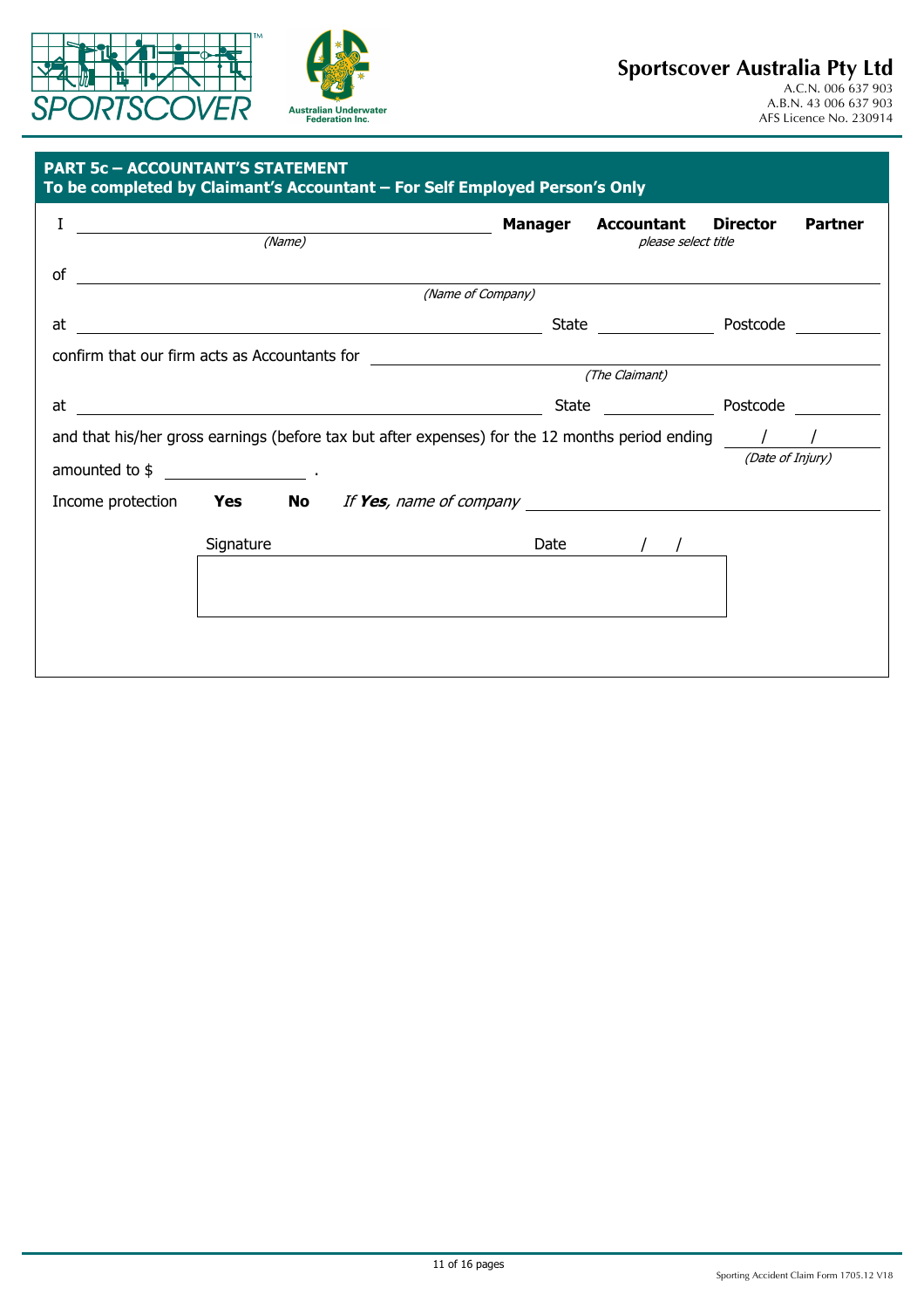



# **Official Report**

**PLEASE USE BLOCK LETTERS | PLEASE ENSURE THAT ALL QUESTIONS HAVE BEEN FULLY ANSWERED** 



### **PLEASE NOTE:**

**These questions must be completed by an authorised office bearer of the insured Club/Association (eg: President, Treasurer, Secretary). The Team sheet or Injury Report is a separate document.**

### **PART 6 – INCIDENT REPORT**

|    | Date of Injury                                                                                                                                    |                                                                       |      |            |     |  |
|----|---------------------------------------------------------------------------------------------------------------------------------------------------|-----------------------------------------------------------------------|------|------------|-----|--|
| 1. | Name of Association                                                                                                                               |                                                                       | Club |            |     |  |
| 2. |                                                                                                                                                   | Was the player, listed above, registered at the time of the accident? |      | <b>Yes</b> | No. |  |
| 3. | Were you a witness to the accident described (If Yes, please give details)                                                                        |                                                                       |      |            |     |  |
|    |                                                                                                                                                   |                                                                       |      |            |     |  |
|    |                                                                                                                                                   |                                                                       |      |            |     |  |
|    | If you were not a witness, are you satisfied the player was injured on the above date whilst<br>participating in a club game or training session? |                                                                       |      |            |     |  |
|    | If No, please give reasons                                                                                                                        |                                                                       |      |            |     |  |
|    |                                                                                                                                                   |                                                                       |      |            |     |  |

### **PART 7 – DECLARATION BY AN AUTHORISED OFFICE BEARER**

| Date                                                                                                                 |
|----------------------------------------------------------------------------------------------------------------------|
|                                                                                                                      |
|                                                                                                                      |
|                                                                                                                      |
|                                                                                                                      |
|                                                                                                                      |
|                                                                                                                      |
| <b>State</b><br>Post Code                                                                                            |
|                                                                                                                      |
| <u> 1980 - Andrea Station Barbara, politik eta provincia eta provincia eta provincia eta provincia eta provincia</u> |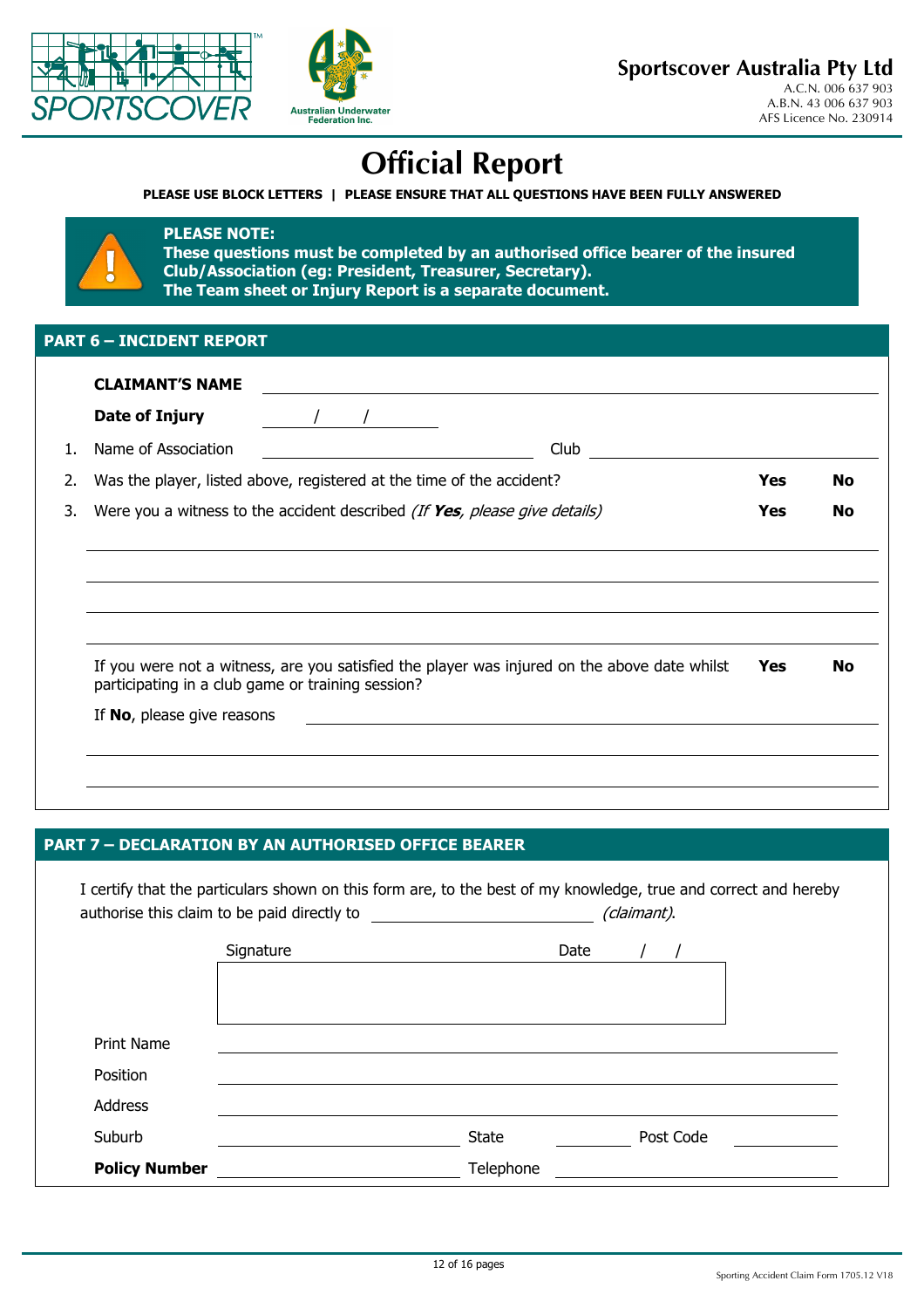



# **Medical Report**

**PLEASE USE BLOCK LETTERS | PLEASE ENSURE THAT ALL QUESTIONS HAVE BEEN FULLY ANSWERED** 



#### **PLEASE NOTE:**

**These questions are to be completed by the main Doctor, Physiotherapist, Dentist or Chiropractor.**  IMPORTANT: If you are claiming for LOSS OF INCOME this section <u>must</u> be completed by your DOCTOR. **The insured is responsible for the completion of this form and any charges incurred for its completion.** 

### **PART 8 – MEDICAL REPORT**

|                | <b>Patient's Details</b>                                                            |                      |            |    |  |  |  |
|----------------|-------------------------------------------------------------------------------------|----------------------|------------|----|--|--|--|
|                | Name                                                                                |                      |            |    |  |  |  |
|                | <b>Surname</b><br>Address                                                           | Given Names          |            |    |  |  |  |
|                | <u> 1989 - Johann Barnett, fransk politiker (d. 1989)</u>                           | Postcode<br>State    |            |    |  |  |  |
|                |                                                                                     |                      |            |    |  |  |  |
|                | What is disabling the patient? (Please give a complete diagnosis of this condition) |                      |            |    |  |  |  |
|                |                                                                                     |                      |            |    |  |  |  |
| <b>History</b> |                                                                                     |                      |            |    |  |  |  |
| 1.             | When did the patient first receive medical treatment for this injury?               |                      |            |    |  |  |  |
| 2.             | (a) Was there a previous history of this or similar condition?                      |                      | <b>Yes</b> | No |  |  |  |
|                | (b) If Yes, please state the condition and advise when previous treatment was given |                      |            |    |  |  |  |
| 3.             | (a) How long have you known the patient?                                            |                      |            |    |  |  |  |
|                | (b) Are you the claimant's regular practitioner?                                    |                      | Yes        | No |  |  |  |
|                | (c) If <b>No</b> , please advise who is $\mathcal{L}$                               |                      |            |    |  |  |  |
| Injury         |                                                                                     |                      |            |    |  |  |  |
| 1.             | When did the patient suffer the injury                                              |                      |            |    |  |  |  |
| 2.             | What were the circumstances surrounding the injury?                                 |                      |            |    |  |  |  |
|                | <b>Degree of Disability</b>                                                         |                      |            |    |  |  |  |
| 1.             | Patient's Occupation<br><u> 1990 - Johann Stoff, amerikansk politiker (d. 1980)</u> |                      |            |    |  |  |  |
| 2.             | When was the patient obliged to cease work? $\sqrt{2}$                              |                      |            |    |  |  |  |
| 3.             | If patient is still disabled, when approximately will the patient resume:           |                      |            |    |  |  |  |
|                | (a) Some duties? $\sqrt{2}$ / $\sqrt{2}$                                            | (b) Full duties? $/$ |            |    |  |  |  |
|                | 4. If patient has recovered, when was the patient able to resume:                   |                      |            |    |  |  |  |
|                | (a) Some duties?<br>$\sqrt{2}$                                                      | (b) Full duties?     |            |    |  |  |  |
|                | <b>Treatment of present condition</b>                                               |                      |            |    |  |  |  |
| 1.             | When were you consulted? (a) Initially $\frac{1}{\sqrt{2}}$                         | (b) Most recently    |            |    |  |  |  |
| 2.             | How often has the patient consulted you?                                            |                      |            |    |  |  |  |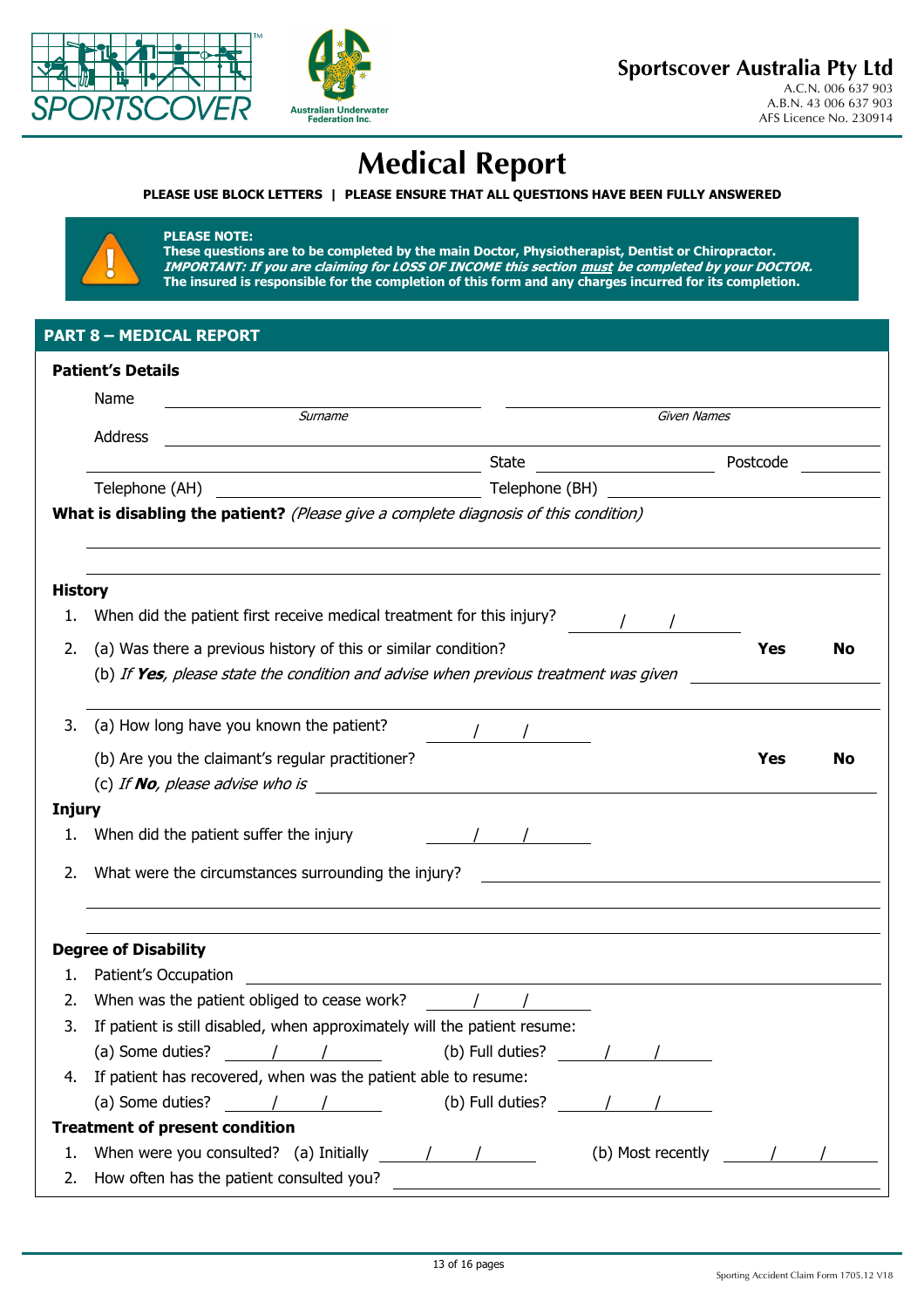



|     | PART 8 - MEDICAL REPORT - continued                                                                       |  |           |                                                                                                                      |       |       |  |                             |            |           |
|-----|-----------------------------------------------------------------------------------------------------------|--|-----------|----------------------------------------------------------------------------------------------------------------------|-------|-------|--|-----------------------------|------------|-----------|
| 3.  | Was patient confined to hospital?                                                                         |  |           |                                                                                                                      |       |       |  |                             | <b>Yes</b> | No        |
| 4.  | If Yes, please advise (a) Name of hospital                                                                |  |           |                                                                                                                      |       |       |  |                             |            |           |
|     |                                                                                                           |  |           | (b) Period of Confinement from                                                                                       |       |       |  | to                          |            |           |
| 5.  | Was confinement in a convalescent home necessary after hospitalisation                                    |  |           |                                                                                                                      |       |       |  |                             | Yes        | <b>No</b> |
|     | If Yes, please give details                                                                               |  |           |                                                                                                                      |       |       |  |                             |            |           |
| 6.  | What are the current subjective symptoms? What are the current subjective symptoms?                       |  |           |                                                                                                                      |       |       |  |                             |            |           |
| 7.  | Please give results of any objective findings:                                                            |  |           |                                                                                                                      |       |       |  |                             |            |           |
|     | (a) X-Rays, MRI's                                                                                         |  |           | <u> 1980 - Jan Samuel Barbara, politik eta politik eta politik eta politik eta politik eta politik eta politik e</u> |       |       |  |                             |            |           |
|     | (b) Other tests - please advise tests done and findings                                                   |  |           |                                                                                                                      |       |       |  |                             |            |           |
|     |                                                                                                           |  |           |                                                                                                                      |       |       |  | 2. $\overline{\phantom{a}}$ |            |           |
| 8.  | What surgical procedures have been performed?                                                             |  |           |                                                                                                                      |       |       |  |                             |            |           |
| 9.  | What surgical procedures have been contemplated?                                                          |  |           |                                                                                                                      |       |       |  |                             |            |           |
| 10. | Are there any underlying conditions affecting recovery from the current condition?                        |  |           |                                                                                                                      |       |       |  |                             | Yes        | <b>No</b> |
|     | If Yes, could you advise the nature of underlying conditions and how they affect disability and recovery: |  |           |                                                                                                                      |       |       |  |                             |            |           |
|     |                                                                                                           |  |           |                                                                                                                      |       |       |  |                             |            |           |
| 11. | Has patient any other physical or mental impairment?                                                      |  |           |                                                                                                                      |       |       |  |                             | Yes        | <b>No</b> |
|     | If Yes, please describe                                                                                   |  |           |                                                                                                                      |       |       |  |                             |            |           |
| 12. | Please advise names and addresses of other treating physicians                                            |  |           |                                                                                                                      |       |       |  |                             |            |           |
|     | Name                                                                                                      |  |           |                                                                                                                      |       |       |  |                             |            |           |
|     | Address                                                                                                   |  |           |                                                                                                                      |       |       |  |                             |            |           |
|     |                                                                                                           |  |           |                                                                                                                      |       |       |  | Telephone                   |            |           |
| 13. | If you have terminated treatment, please advise date                                                      |  |           |                                                                                                                      |       |       |  |                             |            |           |
| 14. | What is the current prognosis?                                                                            |  |           |                                                                                                                      |       |       |  |                             |            |           |
| 15. | Are there any further remarks which may assist in assessing this condition?                               |  |           |                                                                                                                      |       |       |  |                             |            |           |
|     |                                                                                                           |  |           |                                                                                                                      |       |       |  |                             |            |           |
| 16. | Is there any permanent disability at present?                                                             |  |           |                                                                                                                      |       |       |  |                             | <b>Yes</b> | No        |
|     | If Yes, please explain giving an estimated percentage loss of function:                                   |  |           |                                                                                                                      |       |       |  |                             |            |           |
|     |                                                                                                           |  |           |                                                                                                                      |       |       |  |                             |            |           |
|     | <b>Physician's Details</b>                                                                                |  |           |                                                                                                                      |       |       |  |                             |            |           |
|     | <b>Full Name</b>                                                                                          |  |           |                                                                                                                      |       |       |  |                             |            |           |
|     | Qualifications                                                                                            |  |           |                                                                                                                      |       |       |  |                             |            |           |
|     | <b>Street Address</b>                                                                                     |  |           |                                                                                                                      |       |       |  |                             |            |           |
|     | Suburb                                                                                                    |  |           |                                                                                                                      |       | State |  |                             | Postcode   |           |
|     | Telephone                                                                                                 |  |           |                                                                                                                      | Email |       |  |                             |            |           |
|     | Website                                                                                                   |  |           |                                                                                                                      |       |       |  |                             |            |           |
|     |                                                                                                           |  | Signature |                                                                                                                      |       | Date  |  |                             |            |           |
|     |                                                                                                           |  |           |                                                                                                                      |       |       |  |                             |            |           |
|     |                                                                                                           |  |           |                                                                                                                      |       |       |  |                             |            |           |
|     |                                                                                                           |  |           |                                                                                                                      |       |       |  |                             |            |           |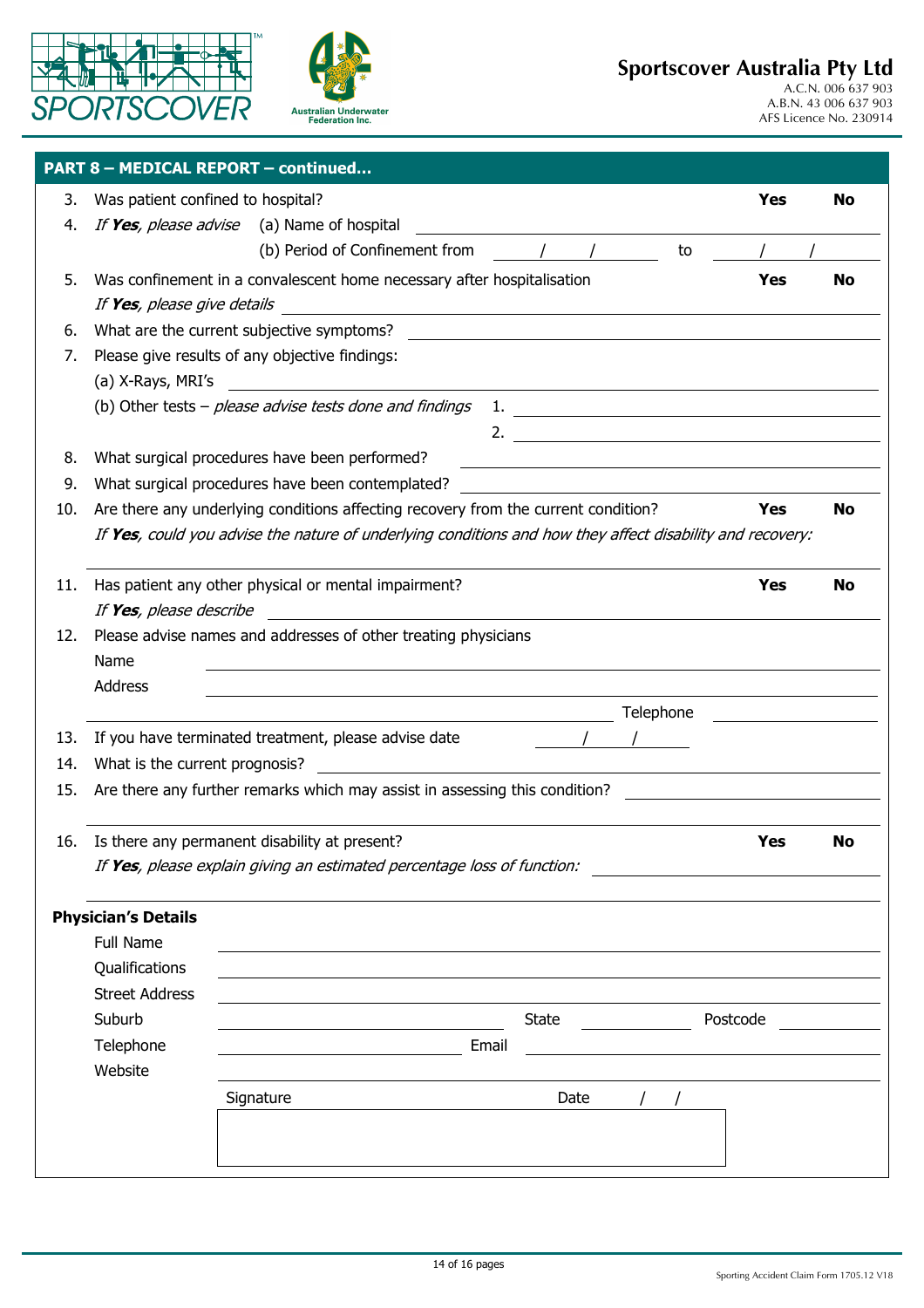



## **206 Health Insurance Act 1973 Medical Expenses**

(Australian government legislation (see below) *does not allow* General Insurers to cover *any costs* subject to a Medicare rebate.)

| <b>Examples of Medicare Medical Expenses (Excluded from Policy)</b>                                                                                                                                                                                                                                       |                                                    |
|-----------------------------------------------------------------------------------------------------------------------------------------------------------------------------------------------------------------------------------------------------------------------------------------------------------|----------------------------------------------------|
| (Figures used are for example purposes only)                                                                                                                                                                                                                                                              |                                                    |
| Private Practitioner Visit (GP) - You may be asked to pay towards this service above the<br>Medicare Scheduled Fee.                                                                                                                                                                                       | Medicare Item - not covered<br>in part or whole.   |
| Eg. Bill: \$50.00<br>Medicare Rebate: \$35.00<br>Balance: \$15.00 (Not Claimable)                                                                                                                                                                                                                         |                                                    |
| Surgeon - You may be asked to pay towards this service above the Medicare Scheduled<br>Fee.                                                                                                                                                                                                               | Medicare Item - not covered<br>in part or whole.   |
| Medicare Rebate: \$600.00 Balance: \$150.00 (Not Claimable)<br>Eg. Bill: \$750.00                                                                                                                                                                                                                         |                                                    |
| Anaesthetist - You may be asked to pay towards this service above the Medicare<br>Scheduled Fee.                                                                                                                                                                                                          | Medicare Item $-$ not covered<br>in part or whole. |
| Medicare Rebate: \$300.00 Balance: \$100.00 (Not Claimable)<br>Eg. Bill: \$400.00                                                                                                                                                                                                                         |                                                    |
| Public Hospital Accommodation - You may be asked to pay towards this service above<br>the Medicare Scheduled Fee.                                                                                                                                                                                         | Medicare Item - not covered<br>in part or whole.   |
| Eg. Bill: \$400.00<br>Medicare Rebate: \$325.00 Balance: \$75.00 (Not Claimable)                                                                                                                                                                                                                          |                                                    |
|                                                                                                                                                                                                                                                                                                           |                                                    |
| Examples of Medical Services which may be covered by the Sportscover<br><b>Policy</b>                                                                                                                                                                                                                     |                                                    |
| Private Hospital Accommodation, Private Hospital Theatre Fees, Ambulance                                                                                                                                                                                                                                  | Refer to policy for limits.                        |
| Physiotherapy, Chiropractor, Massage, Acupuncture, Myotherapy, Osteopath,<br>Hydrotherapy, Podiatry                                                                                                                                                                                                       | Refer to policy for limits.                        |
| Dental (Sound Whole Teeth Only), MRI's (under certain conditions)                                                                                                                                                                                                                                         | Refer to policy for limits.                        |
| Hire of Crutches, Wheelchair, Equipment for Rehabilitation, Brace                                                                                                                                                                                                                                         | Refer to policy for limits.                        |
| The policy relevant to your Club or Association will have a specific Excess, Maximum<br>Percentage Payable and a Maximum Limit Payable. For the specific policy<br>benefits please refer to your Claims covering letter and policy wording which details the<br>policy benefits, coverage and conditions. |                                                    |